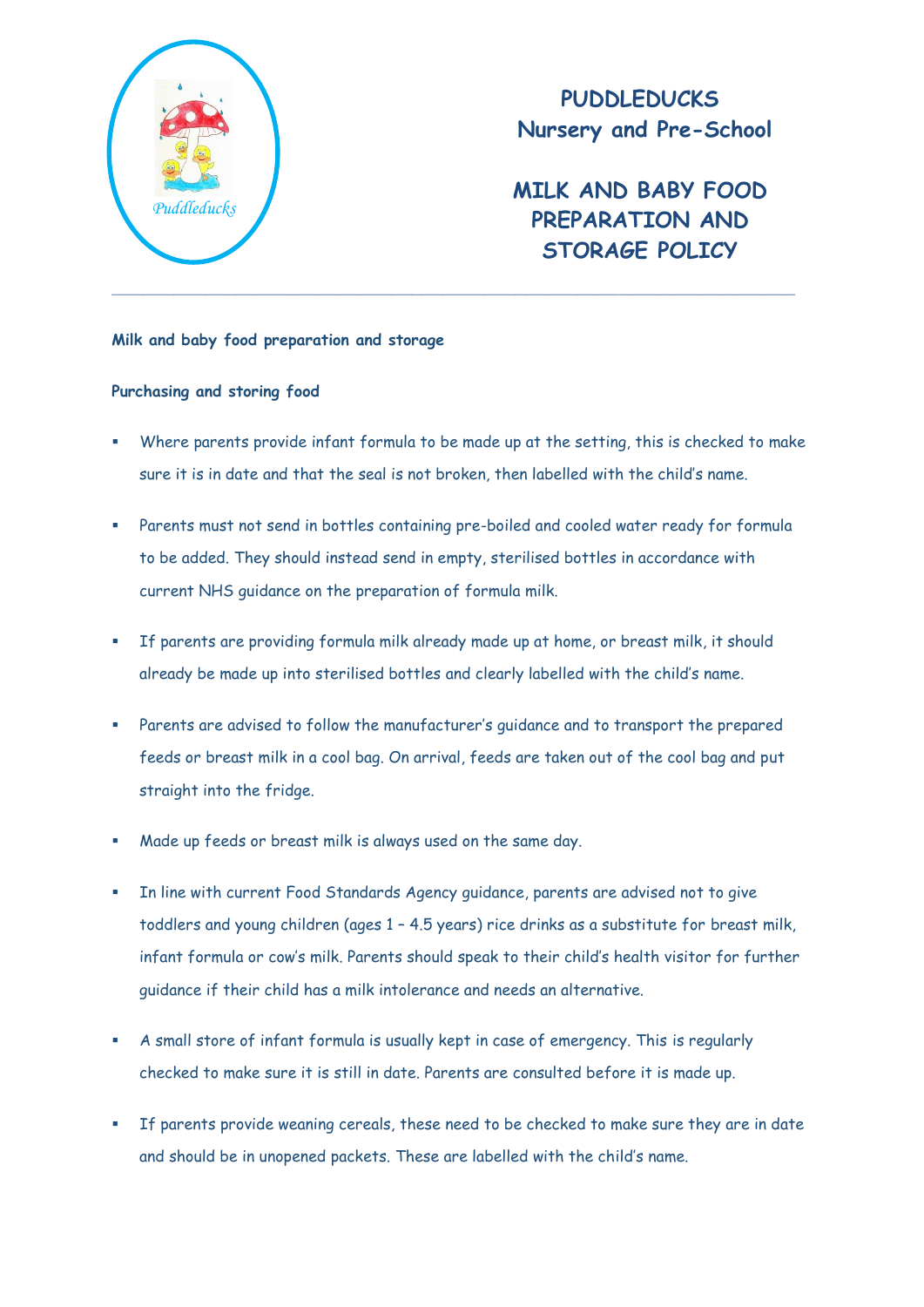- Parents are informed that they should not bring in food that contains nuts. Staff check packets to make sure they do not contain nuts or nut products.
- Packaged baby cereal is kept in plastic airtight containers to prevent contamination and to ensure freshness.

## **Preparation**

- Members of staff wash hands before bottle preparation.
- Preparation of feeds and weaning food is restricted to key persons or co-workers; other staff/students preparing food are supervised by a permanent staff member or key person.
- All weaning foods provided by the setting i.e. bread, cakes, biscuits, cheese and any foods in the 14 allergens list are identified and listed on children's menus.
- Scoops of milk are levelled off with a knife to make sure they are the correct amount.
- All water is boiled first before making milk feed, mixing food or preparing a drink for all babies under one year and should be allowed to cool for no more than 30 minutes. Water that has already been boiled once should not be boiled again.
- Water given to babies over 6 months old as a drink does not need to be boiled first, for babies under 6 months the above guidance applies.
- Bottles are cooled under cold running water and the temperature checked on the inside of an adult's wrist to ensure that it is body temperature, which means it should feel warm or cool but not hot.
- Only sterilised bottles, spoons, plates are to be used for babies under one year and these are to be kept in the milk kitchen.
- Vinyl gloves are used to prepare milk feeds or weaning food for babies.
- Raw fruit or vegetables given to babies are washed, peeled, cut or blended.
- Finger foods, such as rusks, are served in a dish.